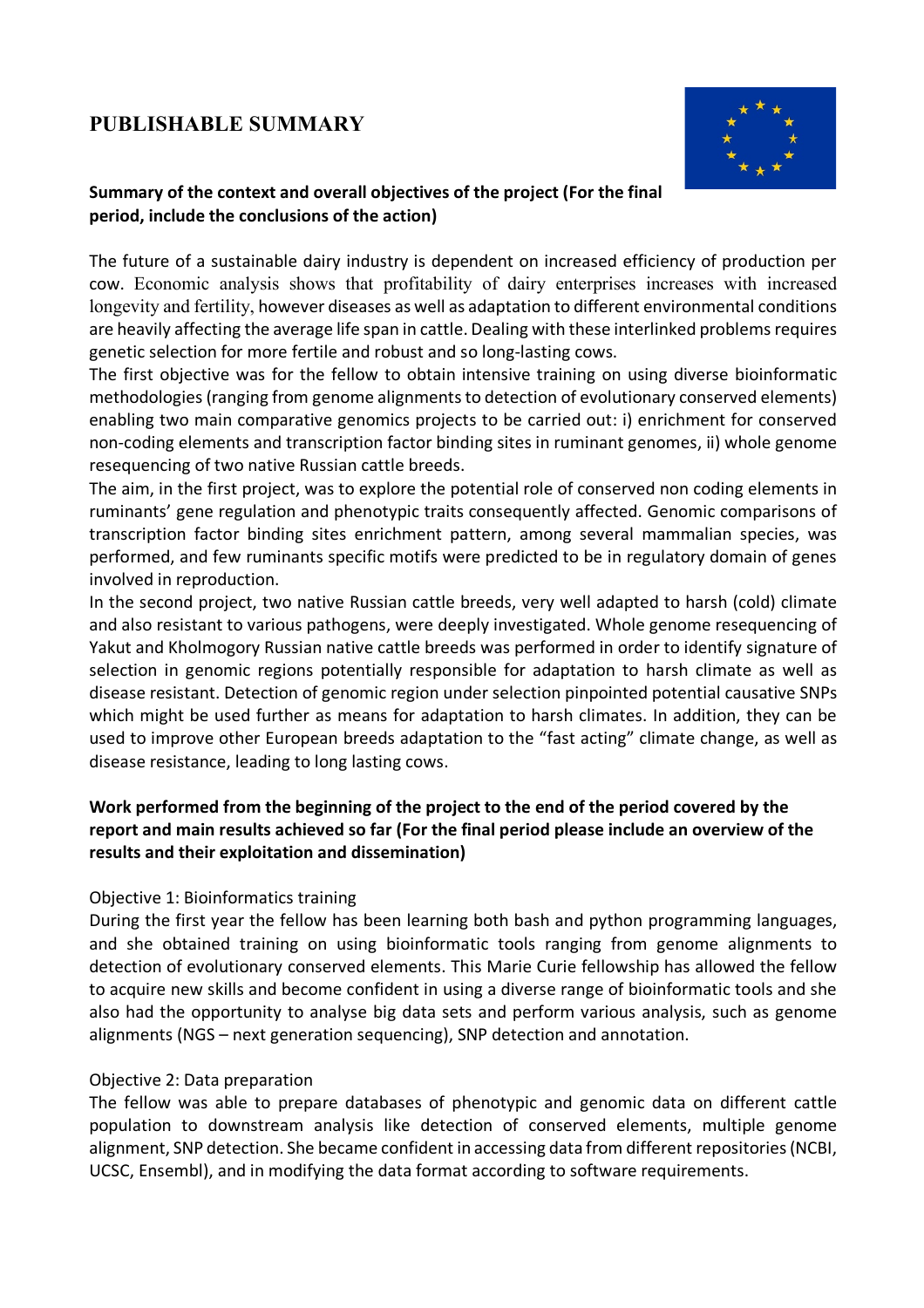Objective 3: Data Analysis & Comparative genomics

i) enrichment for conserved non-coding elements and transcription factor binding sites in ruminant genomes.

A total of 28 mammalian species, obtained from public repositories, were selected and divided into three clades: Ruminants (10 species), Cetartiodactyls (5 species), and other Mammals (13 species). Clade-specific conserved non coding elements (CNEs) were defined from the multiple genome alignment . A transcription factor binding sites (TFBSs) scan was performed predicting over 900 million of TFBSs along the genome. Analysis of their potential involvement in the gene regulation was performed focussing on TFBSs predicted to be in clade-specific regulatory domains overlapping CNEs. Comparisons of TFBSs in CNEs in regulatory domains among the three clades highlighted 56, 15, and 5 unique motifs in mammals, cetartiodactyls, and ruminants, respectively. GO analysis of clade specific regulatory domains highlighted the ancestral nature of the mammalian CNEs, as well as ruminants only GO terms enrichment. Gene regulation/TFBSs pattern in the ruminants clade might have evolved a different TFBSs patterns if compared to their ancestral mammalian clade. However, expression data on many individuals are indeed needed in order to better understand and explore their potential role in gene regulation and phenotypic traits affected.

ii) whole genome resequencing of two native Russian cattle breeds.

A total of 20 individuals of two native Russian cattle breeds (Yakut and Kholmogory) were resequenced and the total number of variants identified following GATK Best Practices workflow, were >25 million. Population history analysis have revealed that the ancestral populations split around 100 years ago in two with effective population size of about 3000 and 8000 in Yakut and Kholmogory, respectively. In an attempt to identify genomic region under selection two different tools (hapflk and DCMS) were used and the combination will enable higher power in detecting genomic regions under selection. Moreover, potentially causative variants presentin those selective regions might be further used to predict phenotypic trait potentially associated to harsh climate and disease resistance.

### Objective 4: Dissemination and public engagement

The researched attended ISAG conference on 2017 with both oral and poster presentation: Transcription factor binding sites enrichment in ruminant and cetartiodactyl specific conserved noncoding elements. Laura Buggiotti\*, Marta Farrè, and Denis Larkin, Royal Veterinary College, London, United Kingdom. Proceedings of the 36<sup>th</sup> International Conference on Animal Genetics, Dublin, Ireland (2017).

### **Progress beyond the state of the art and expected potential impact (including the socioeconomic impact and the wider societal implications of the project so far)**

The fellow learnt state-of-the-art techniques in genetic association analysis and comparative molecular genomics becoming confident in using a diverse range of bioinformatic tools. She, indeed, acquired the knowledge to independently carry out two main projects from this Marie Curie action. The results of one project have been presented in an international conference as both oral and poster presentation and it is under preparation for submission, while the other needs some analysis to be finalized and soon to be under preparation for publication.

### **Address (URL) of the project's public website**

#### **Images attached to the Summary for publication**